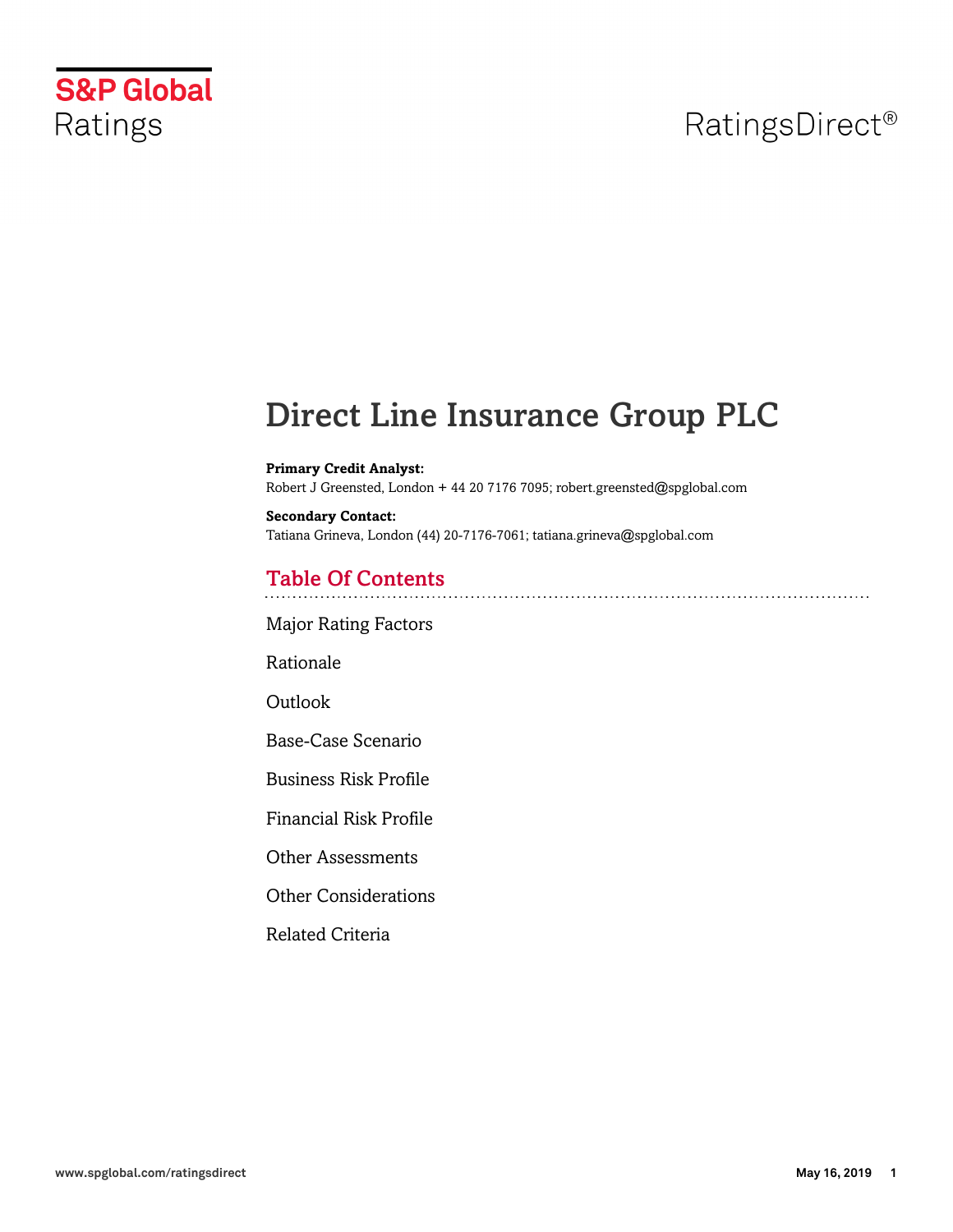# Direct Line Insurance Group PLC

## <span id="page-1-0"></span>Major Rating Factors

| <b>Strengths</b>                                                                                                                      | <b>Weaknesses</b>                                                                                                                                                     |  |  |  |
|---------------------------------------------------------------------------------------------------------------------------------------|-----------------------------------------------------------------------------------------------------------------------------------------------------------------------|--|--|--|
| • Leading position in the U.K. personal lines market.<br>• Very strong capital position backed by consistent<br>underwriting profits. | • Relatively undiversified outside of the U.K. personal<br>lines market.<br>• Significant competitive pressures in its key markets,<br>U.K. motor and home insurance. |  |  |  |

## <span id="page-1-1"></span>Rationale

S&P Global Ratings' rating on Direct Line Insurance Group (DLG, or the group) reflects the group's dominant position in the U.K. personal lines insurance market and its very strong capital adequacy under our risk-based capital model. The rating also reflects the consistent underwriting profits DLG's management has delivered since the group listed on the London Stock Exchange in 2012.

U K Insurance Ltd. (UKI) is the main operating insurance subsidiary of the group and is best known for its Direct Line brand. The group recorded £3.2 billion (2017: £3.4 billion) of gross premium written (GPW) in 2018, primarily sourced directly from customers but also through partnerships with well-known U.K. businesses, such as Royal Bank of Scotland Group plc. The U.K. motor insurance business accounted for 52% of its premium in 2018, U.K. home 19%, and U.K. commercial 16%. DLG operates its business in the U.K. under well-known, market-leading brands such as Direct Line, Direct Line for Business, Churchill, Privilege, NIG, and Green Flag.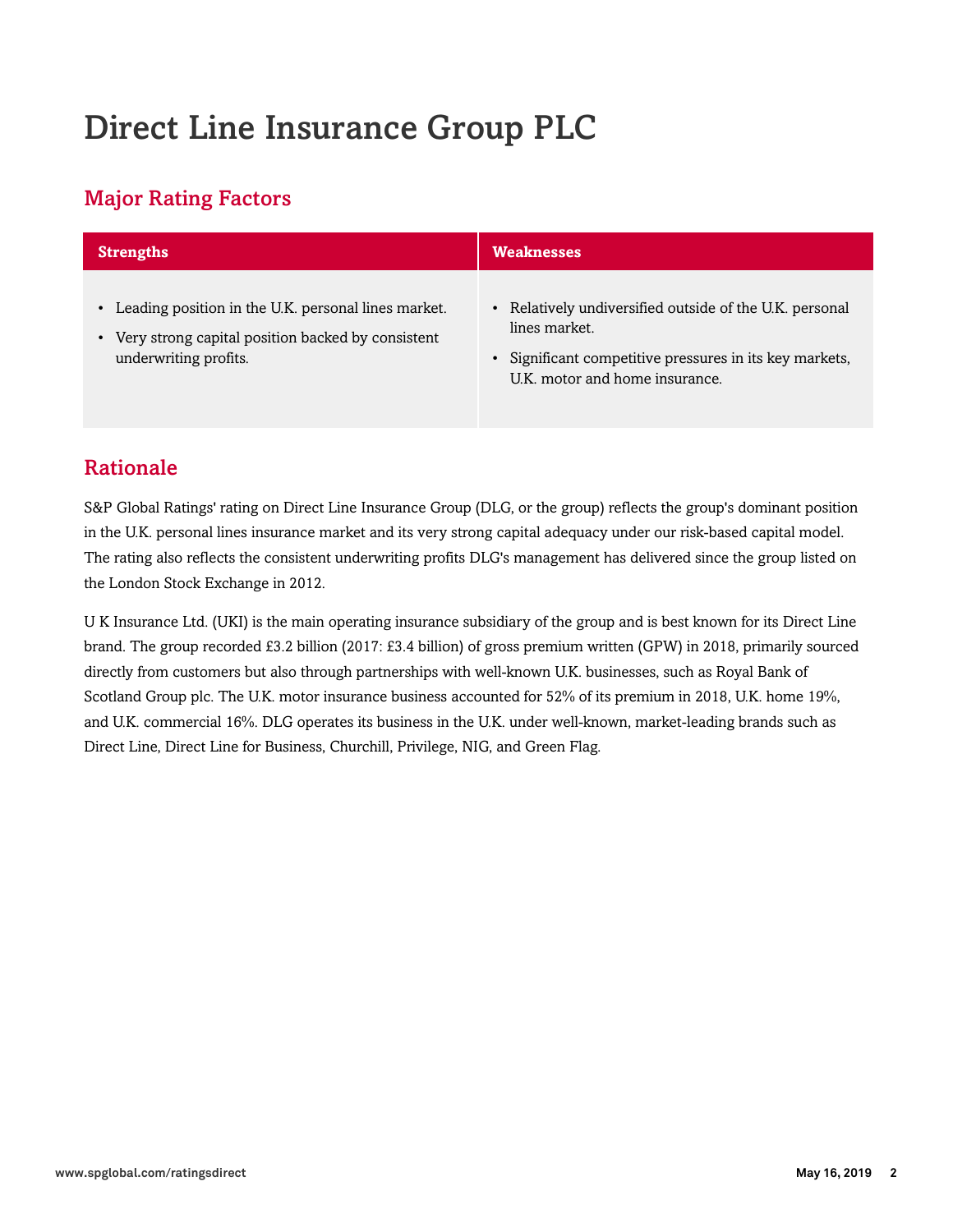#### **Outlook: Stable**

The stable outlook reflects S&P Global Ratings' view that DLG will continue to maintain capital adequacy at least comfortably at the 'A' level over the next 24 months, under our risk-based capital model. We also expect that DLG will maintain stable earnings during this period, a conservative investment profile, and a strong competitive position in the U.K. non-life market.

#### Downside scenario

Although we consider a downgrade unlikely in the next two years, we could lower the rating on UKI if:

- Capital adequacy were to fall below the 'A' category and the group was unable or not committed to rebuilding capital to meet our 'A' level requirement; or
- DLG's underwriting profitability and market share significantly deteriorated with combined ratios consistently above 100%.

#### Upside scenario

We consider an upgrade unlikely in the next two to three years. However, we would consider raising the rating if DLG's management committed to maintaining its capital consistently at the 'AAA' confidence level.

### <span id="page-2-0"></span>Base-Case Scenario

#### **Macroeconomic Assumptions**

- We forecast U.K. real GDP to increase by an annual average of 2.1% over 2019-2021.
- Although in the longer run we would expect a correlation between GDP and non-life premium growth, over our two-year rating horizon, we anticipate that legal and regulatory changes will prove a stronger determinant of sector profitability and growth.
- Government yields to gradually increase over the next three years, but to remain below long-term historical norms.

#### **Company-Specific Assumptions**

- The group will return top-line growth in 2019-2020 with growth of around 3% per year.
- Current major partnership agreements to be retained.
- Reserve releases to fall below 10% as a percentage of net premium in 2020.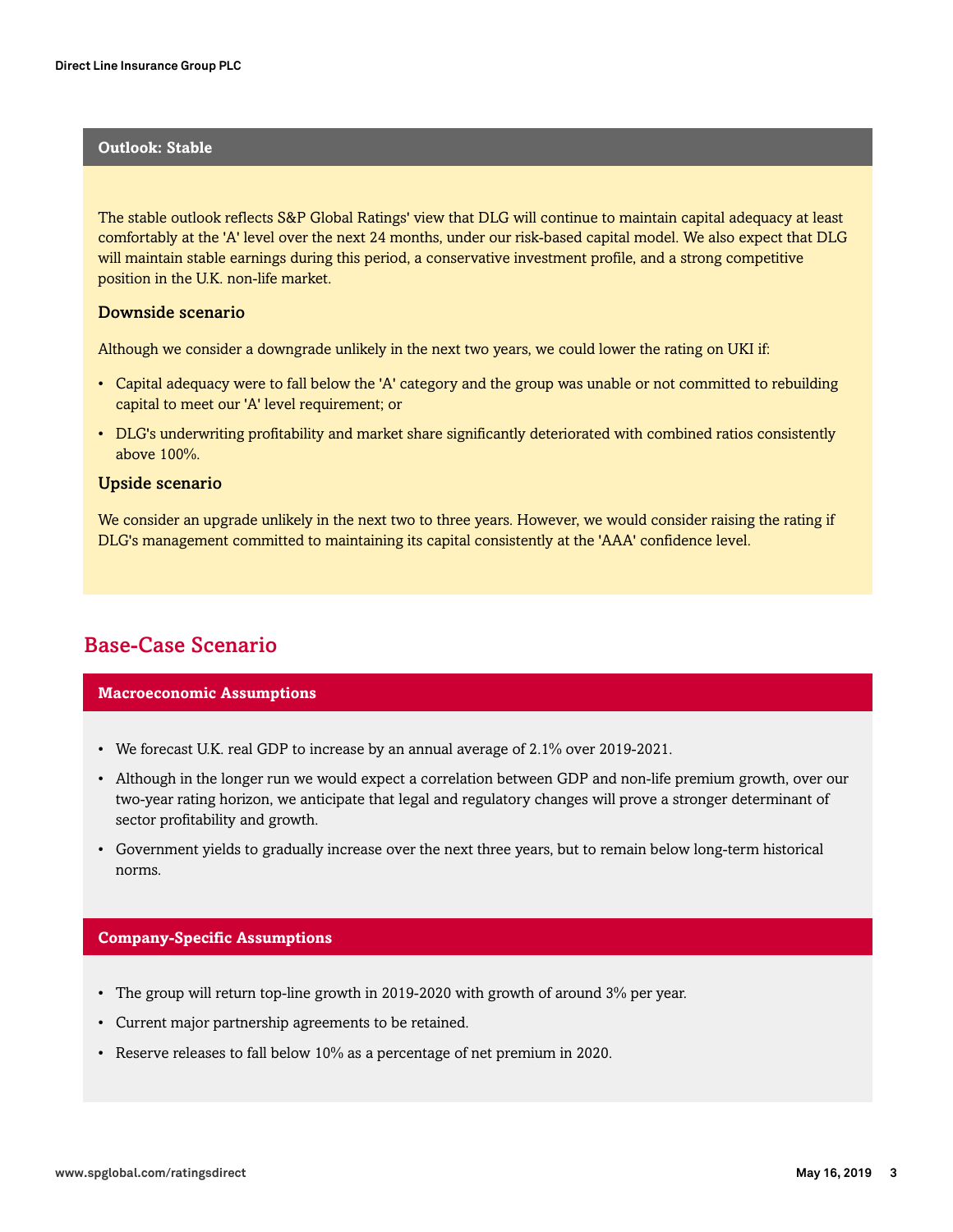### **Key Metrics**

|                                                                                                 | 2020F   | 2019F   | 2018  | 2017  | 2016  | 2015        |
|-------------------------------------------------------------------------------------------------|---------|---------|-------|-------|-------|-------------|
| <b>GPW</b>                                                                                      | ~23.450 | ~23.300 | 3.212 | 3,392 | 3.274 | 3,153       |
| Net income                                                                                      | >390    | >380    | 474   | 434   | 279   | 580         |
| EBITDA fixed-charge coverage (x)                                                                | ~12     | ~12     | 13.6  | 6.81  | 10.88 | 16.94       |
| Financial leverage (%)                                                                          | ~25     | ~25     | 25.1  | 20.86 | 22.23 | 22.08       |
| $ROE (\% )$                                                                                     | $>15$   | $>15$   | 15.8  | 15.6  | 10.8  | 21.3        |
| S&P Global Ratings capital adequacy Very strong Very strong Very Strong Very strong Very strong |         |         |       |       |       | Very strong |
| Net investment yield (%)                                                                        | ~2.5    | $-2.5$  | 2.46  | 2.5   | 2.5   | 2.4         |
| Net combined ratio $(\%)$                                                                       | 88-92   | 88-92   | 89.2  | 86.4  | 94    | 89.9        |
| Return on revenue $(\%)$                                                                        | $>15$   | $>15$   | 18    | 18.55 | 11.9  | 22.5        |

F--Forecast. GPW--Gross premium written. ROE--Return on equity.

## <span id="page-3-0"></span>Business Risk Profile: Strong

The group has demonstrated strong operating performance since its listing in 2012, reflecting its strong position in the U.K. personal lines market. In 2018, the group recorded a £583 million profit before tax (2017: £539 million) and a combined ratio of 89.2% (2017: 86.4%). The 2018 earnings figure was boosted by reserve releases from the prior year's underwriting to the value of £404 million, partly as a result of the group's conservative reserving practice. We expect the group will continue to perform strongly in the future, with combined ratios in the low 90s (the group gives forward guidance of a combined ratio range of 93%-95%, based on DLG's calculation that does not exclude depreciation and amortisation) and profits before tax in excess of £500 million. However, we expect that the group will become less reliant on prior year releases (in the last five years these averaged 13% of the combined ratio), which will fall below £300 million in 2020.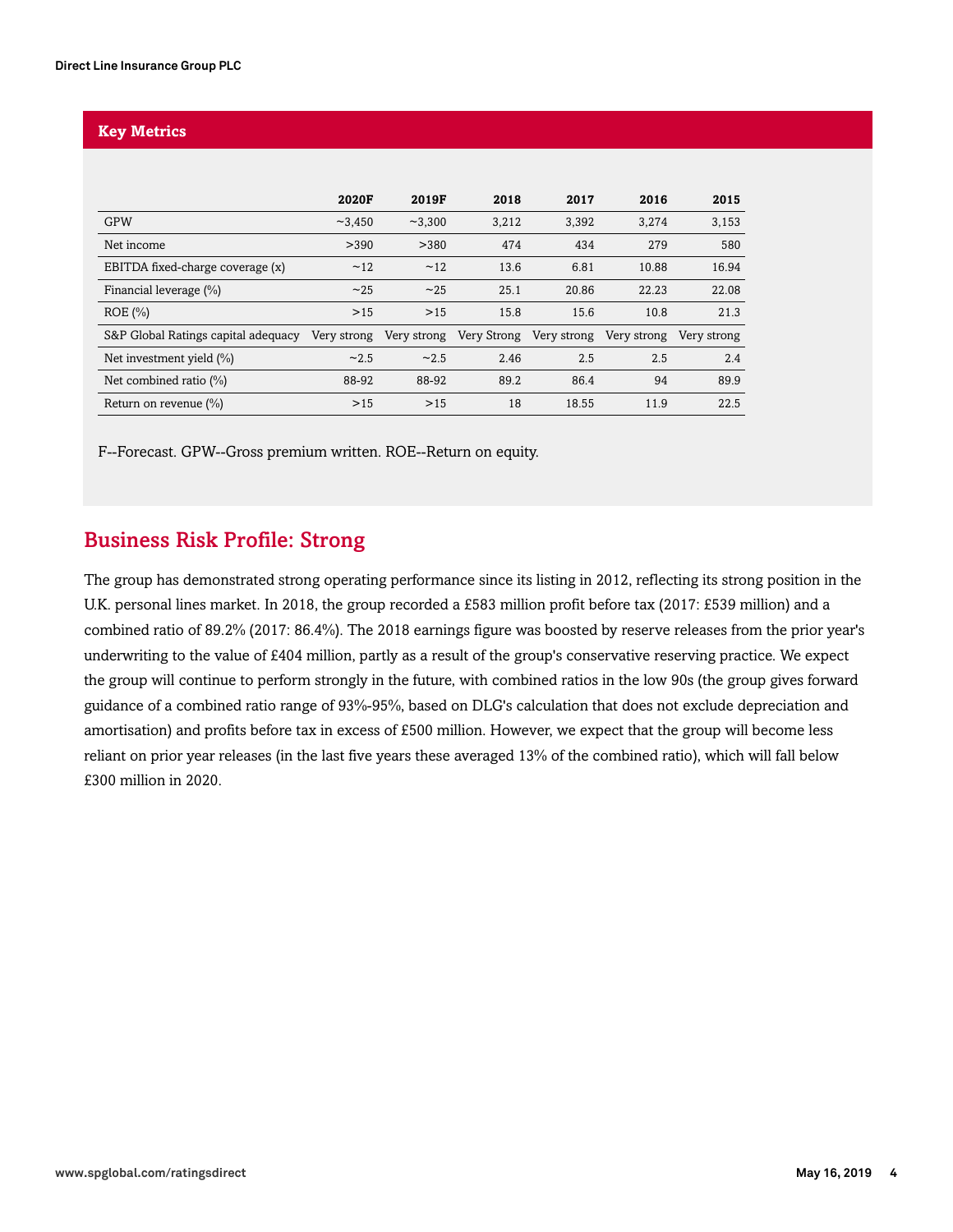#### **Chart 1**



Direct Line's underwriting profits to become less reliant on prior year reserve releases

\*The reserve release in 2016 was significantly lower than other years due to the change in Ogden discount rate

Copyright © 2019 by Standard & Poor's Financial Services LLC. All rights reserved.

In February 2017, the U.K. government's decision to change the Ogden rate used to calculate bodily injury claims in England and Wales to negative 0.75% from 2.5% resulted in a £217 million pre-tax hit to the group's 2016 earnings. The unexpected ruling confirmed our view that the U.K.'s motor insurance sector is exposed to volatility in claims settlements from bodily injury claims. Although we expect that the Ogden rate is likely to change again in the short term, most likely to somewhere between 0% and 1%, we have not included any impact from the reversal of rates in our forecasts because Direct Line has already started reserving on the basis of a 0% Ogden rate. We also anticipate that the U.K. government's proposed so-called "whiplash reforms," which aim to disincentivize the number of minor, exaggerated, and fraudulent soft-tissue injury claims will pass into law in 2020. We expect that the reforms may reduce the number and severity of claims but are also likely to lead to a softening in pricing in the market, thereby having a muted impact on earnings.

All of DLG's business stems from the U.K. non-life insurance market and, in particular, the personal motor and home markets (which make up close to three-quarters of the group's GPW), where it holds the leading market share. While these markets are large and mature, they are characterized by the predominance of so-called price comparison websites (PCWs) in the distribution model--over two-thirds of new motor insurance policies in the U.K. are sourced through PCWs. In our opinion, this model lowers entry barriers for new entrants because the need to invest heavily in advertising, a network of offices, salesmen, or broker agreements is limited. While UKI does compete on PCWs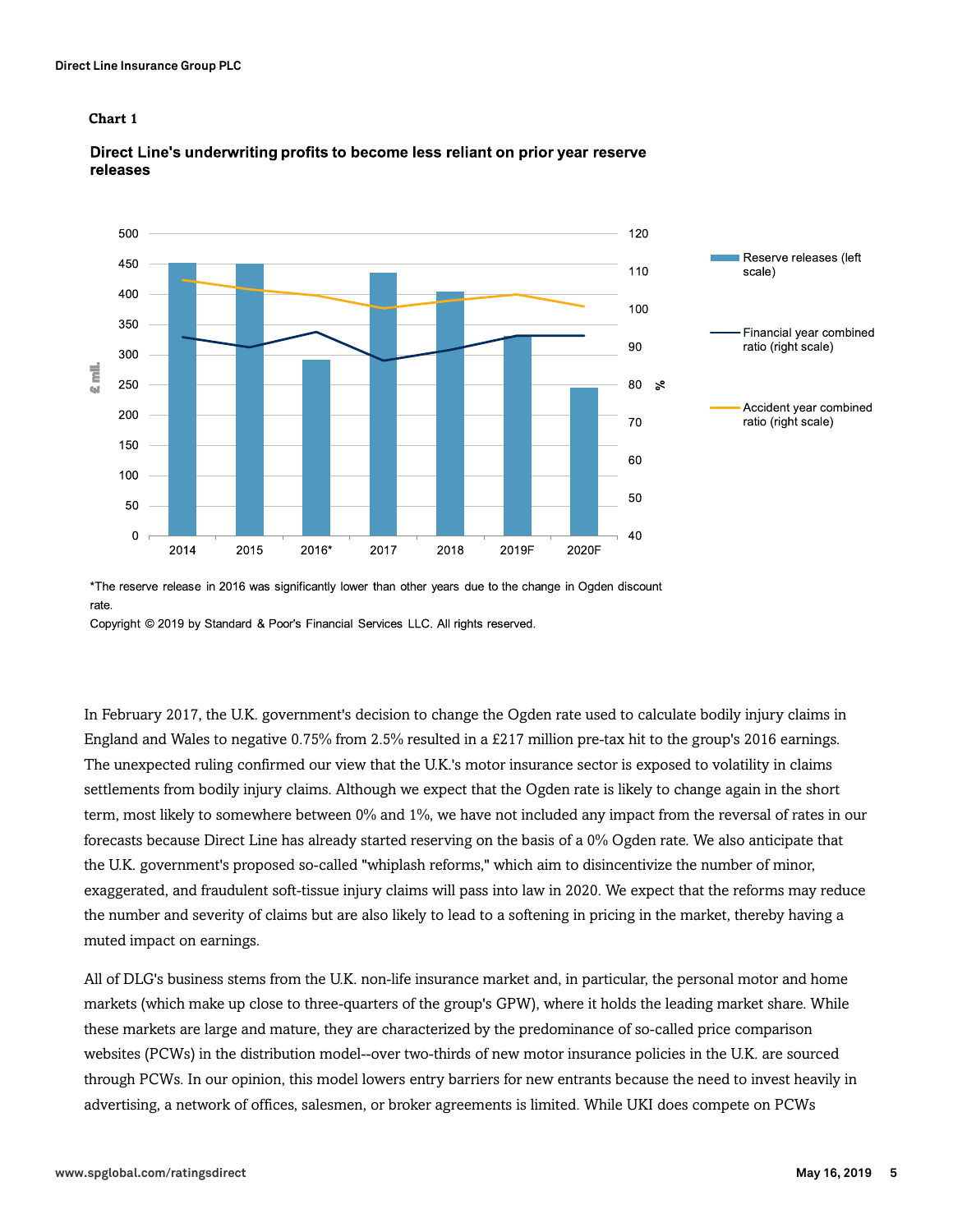through its Churchill and Privilege brands, most of its motor income remains sourced directly (unlike peers such as Admiral and Hastings) through its Direct Line brand. In our opinion, this provides UKI with more control over its revenue streams and robust renewal rates, but comes at the expense of significant outlays in terms of advertising and marketing.

#### **Chart 2**



#### Direct Line's breakdown of premium

Copyright @ 2019 by Standard & Poor's Financial Services LLC. All rights reserved.

The preponderance of PCWs in U.K. personal line insurance has also led to increased price sensitivity in the market. PCWs' ranking of cover by price has led many customers to view price as the overriding factor when purchasing cover. In the past decade, U.K. motor insurers have found it increasingly difficult to differentiate through brand, service quality, or product features. Consequently, while we acknowledge the strength of UKI's brands (in our view, the most recognized in the U.K. motor and home markets), we believe the importance of brand and reputation in the U.K. motor market in particular is limited compared with other markets in Europe.

While the group has operated in Spain, Italy, and Germany in the past, the size of these operations was limited and over time the operations have been divested. UKI therefore remains comparatively undiversified geographically compared with some of its U.K.-domiciled peers such as Aviva and RSA. In terms of product diversity, UKI has grown its commercial non-life business in recent years. However, it operates mainly in the small and midsize enterprise segment and remains a small contributor to earnings, making up just 10% of operating profit in 2018. UKI's limited diversification in both geographical and product terms is a key constraint to a higher assessment of the group's business risk profile.

## <span id="page-5-0"></span>Financial Risk Profile: Very Strong

We assess UKI's capital and earnings as very strong. Its capital adequacy, under our risk-based capital model, is well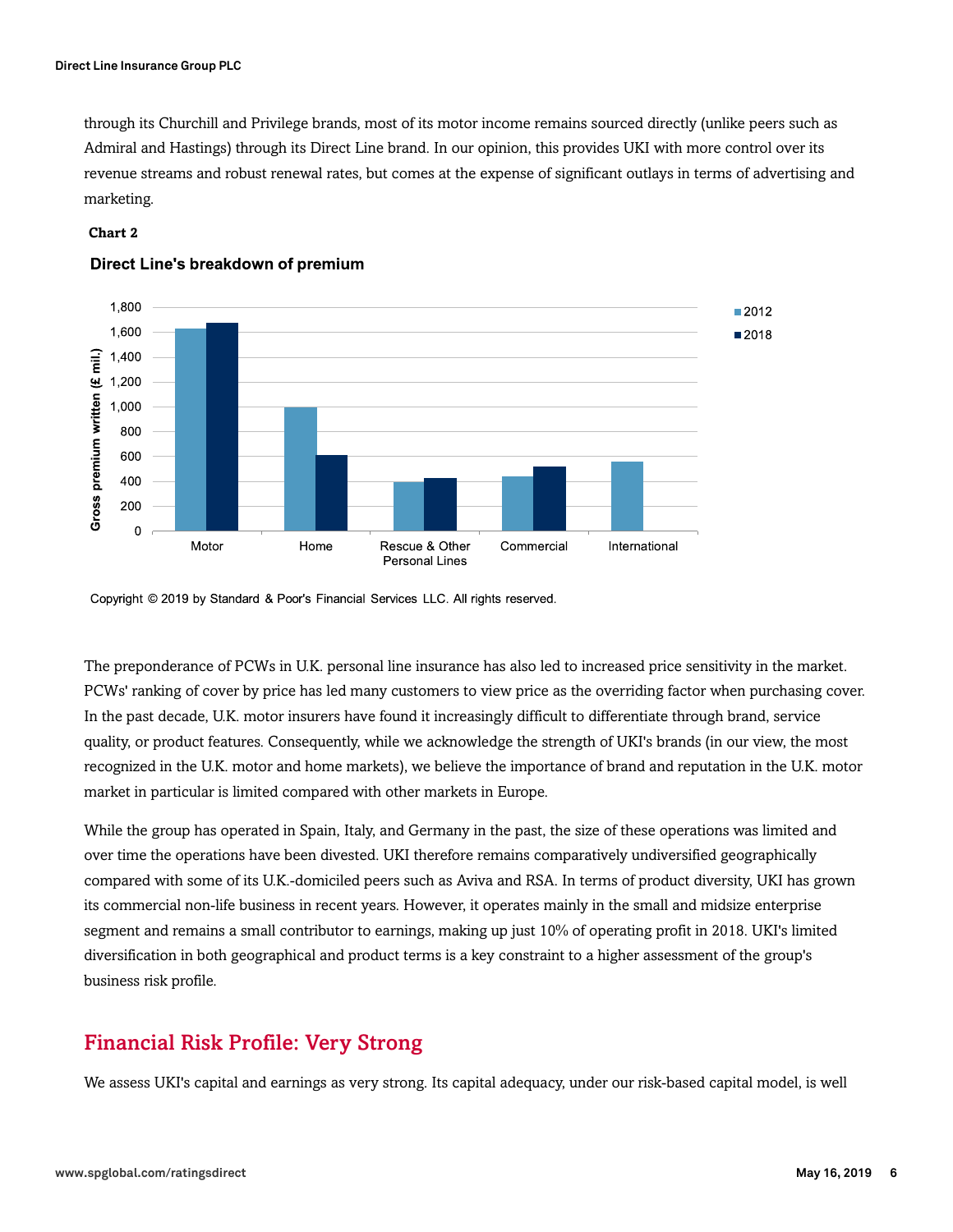above our 'A' confidence level. We expect this position will be maintained in the long term, with the group likely to return excess capital to shareholders through special dividends in the next two or three years. We expect management will at least maintain capital adequacy at our 'A' confidence level through 2018-2020.

The group's quality of capital is robust, and improved in 2017 when it issued £350 million of restricted tier one (RT1) debt and used the proceeds to repurchase £250 million of tier 2 debt in December. Financial leverage only slightly increased as a result, and now stands at 25%, in line with the majority of its 'A' rated peers. The group's fixed charge coverage ratio is a healthy 13.6x, reflecting the group's strong cash generation.

UKI's financial position also benefits from the diversity of its investment portfolio and minimal exposure to employee postemployment-defined benefits obligations. The credit quality of the investment portfolio is gradually reducing in response to the low-interest-rate environment and a desire to better match asset-liability risk. Nonetheless, it remains strong. Nearly 90% of UKI's investment portfolio is concentrated in bonds and cash. We expect UKI's management will remain committed to its conservative investment strategy and strictly monitor its exposure and adhere to its credit benchmarks and limits allocated.

### <span id="page-6-0"></span>Other Assessments

DLG's top management team has changed in recent years with Paul Geddes and John Reizenstein, the previous CEO and CFO, moving on. Penny James, who replaced John Reizenstein as CFO, has taken over as CEO with the CFO position still to be filled. However, we expect the new team will continue to exhibit a focused strategy and maintain DLG's leadership position in the motor and home segments. In our view, management has a very clear strategy and focus on profitability, and is working hard to sustain strong performance in difficult market conditions. DLG's strategy appears to be well thought out and consistent with its organizational capabilities, taking into account market developments.

We hold positive views of the group's overall risk controls, risk model, and strategic enterprise risk management (ERM). However, in our opinion, the importance of ERM to the rating is low because UKI operates in a less complex risk environment than the companies to which we assign a high level of ERM importance. That said, we do not expect the group will experience losses outside its risk tolerance.

### <span id="page-6-1"></span>Other Considerations

#### Group ratings methodology

We assign a core group status to UK Insurance Ltd., the group's main operating subsidiary, in accordance with our group rating methodology. This means that it shares the same rating as DLG's 'a' group credit profile. The holding company Direct Line Insurance Group PLC is rated two notches below the group to reflect its structural subordination.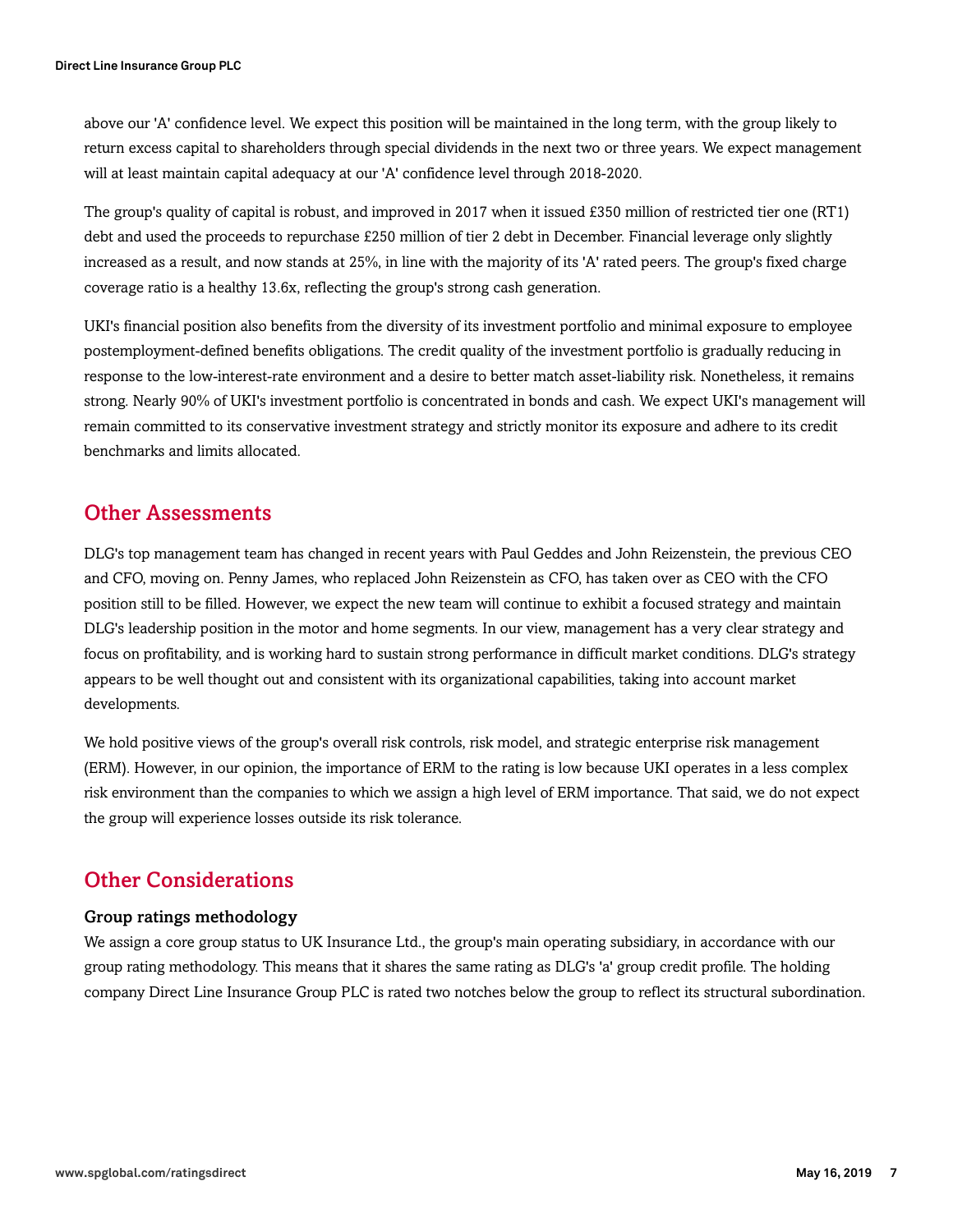## <span id="page-7-0"></span>Related Criteria

- General Criteria: Guarantee Criteria, Oct. 21, 2016
- General Criteria: Principles For Rating Debt Issues Based On Imputed Promises, Dec. 19, 2014
- Criteria | Insurance | Property/Casualty: Assessing Property/Casualty Insurers' Loss Reserves, Nov. 26, 2013
- General Criteria: Group Rating Methodology, Nov. 19, 2013
- Criteria | Insurance | General: Enterprise Risk Management, May 7, 2013
- Criteria Insurance General: Insurers: Rating Methodology, May 7, 2013
- General Criteria: Methodology: Management And Governance Credit Factors For Corporate Entities And Insurers, Nov. 13, 2012
- General Criteria: Criteria Clarification On Hybrid Capital Step-Ups, Call Options, And Replacement Provisions, Oct. 22, 2012
- Criteria | Insurance | General: Refined Methodology And Assumptions For Analyzing Insurer Capital Adequacy Using The Risk-Based Insurance Capital Model, June 7, 2010
- Criteria | Financial Institutions | General: Methodology: Hybrid Capital Issue Features: Update On Dividend Stoppers, Look-Backs, And Pushers, Feb. 10, 2010
- Criteria | Financial Institutions | Banks: Assumptions: Clarification Of The Equity Content Categories Used For Bank And Insurance Hybrid Instruments With Restricted Ability To Defer Payments, Feb. 9, 2010
- General Criteria: Use Of CreditWatch And Outlooks, Sept. 14, 2009
- Criteria | Insurance | General: Hybrid Capital Handbook: September 2008 Edition, Sept. 15, 2008

In addition to the ratings listed below, Direct Line Insurance Group PLC also has in issuance subordinated notes rated 'BBB+' that are guaranteed by the operating company, U K Insurance Ltd.

| Ratings Detail (As Of May 16, 2019)*   |                |  |  |  |
|----------------------------------------|----------------|--|--|--|
| <b>Direct Line Insurance Group PLC</b> |                |  |  |  |
| <b>Issuer Credit Rating</b>            |                |  |  |  |
| Local Currency                         | BBB+/Stable/-- |  |  |  |
| Subordinated                           | <b>BB</b>      |  |  |  |
| <b>Related Entities</b>                |                |  |  |  |
| U K Insurance Ltd.                     |                |  |  |  |
| Financial Strength Rating              |                |  |  |  |
| Local Currency                         | $A/Stable/$ -- |  |  |  |
| <b>Issuer Credit Rating</b>            |                |  |  |  |
| Local Currency                         | A/Stable/--    |  |  |  |
| <b>Domicile</b>                        | United Kingdom |  |  |  |

\*Unless otherwise noted, all ratings in this report are global scale ratings. S&P Global Ratings' credit ratings on the global scale are comparable across countries. S&P Global Ratings' credit ratings on a national scale are relative to obligors or obligations within that specific country. Issue and debt ratings could include debt guaranteed by another entity, and rated debt that an entity guarantees.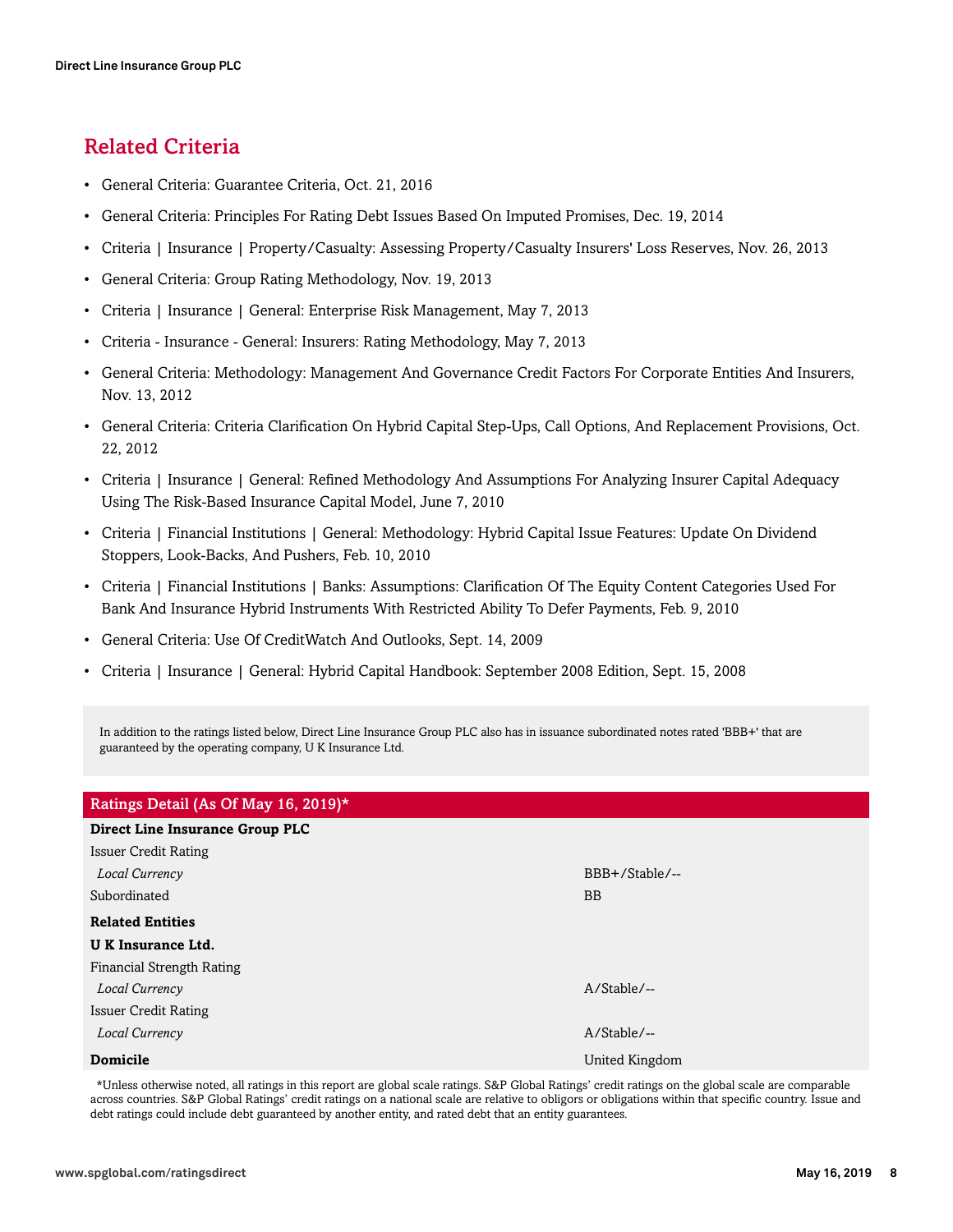**Direct Line Insurance Group PLC**